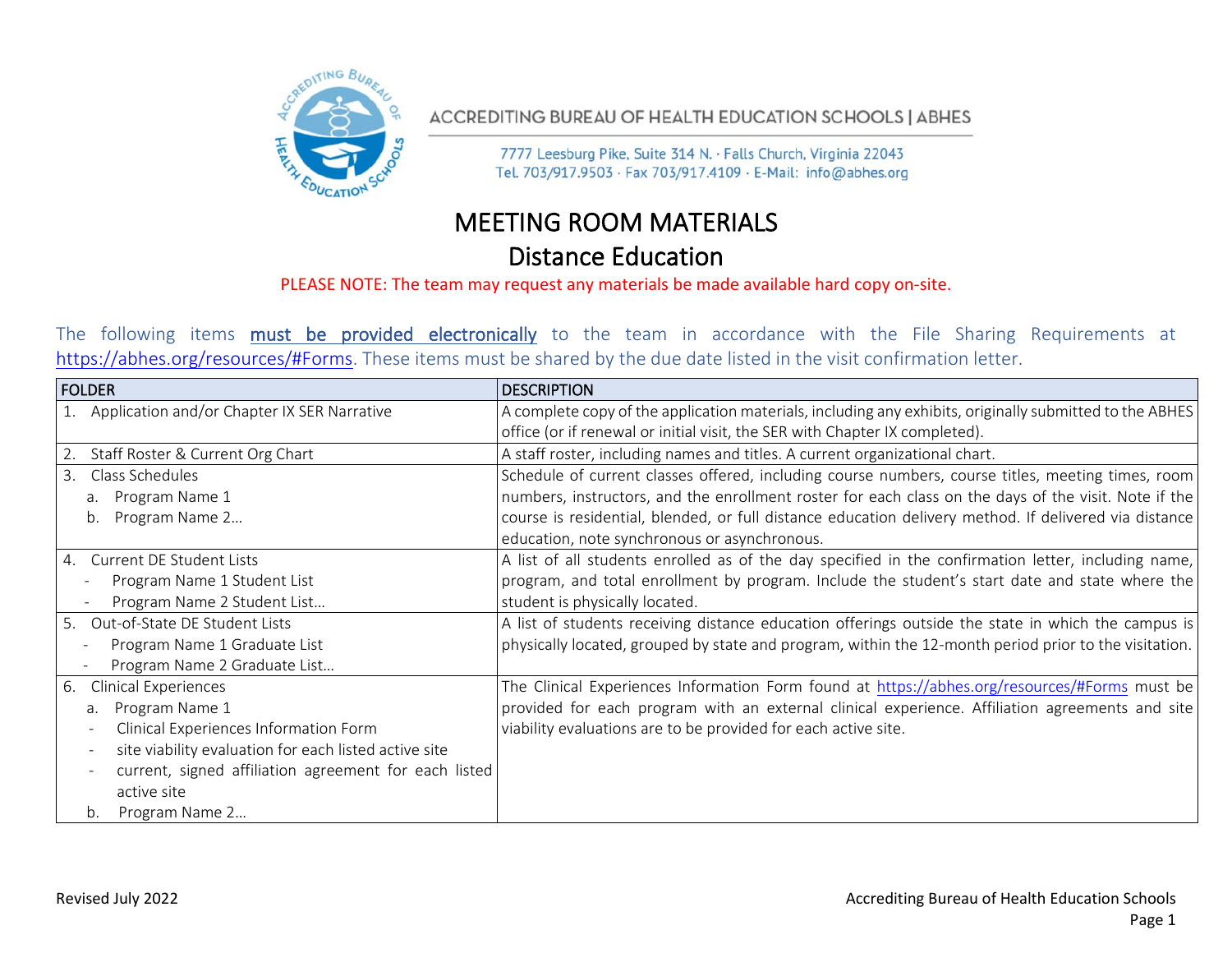| 7.<br>Program Curricula<br>Program Name 1<br>a.<br>Syllabi<br>Lesson plans/instructional content used<br>Program Name 2<br>b.                                                                                                                                      | Complete program curricula, including syllabi and lesson plans/instructional content used for all<br>programs.                                                                                                                                                                                                                                                                                                           |
|--------------------------------------------------------------------------------------------------------------------------------------------------------------------------------------------------------------------------------------------------------------------|--------------------------------------------------------------------------------------------------------------------------------------------------------------------------------------------------------------------------------------------------------------------------------------------------------------------------------------------------------------------------------------------------------------------------|
| 8.<br>Program Advisory Board<br>Program Name 1<br>a.<br>Advisory Board Information Form                                                                                                                                                                            | Program Advisory Board Meeting Minutes from the past twelve months. Provide evidence of distribution<br>of meeting minutes.                                                                                                                                                                                                                                                                                              |
| Minutes and distribution for the past twelve months<br>Program Name 2<br>b.                                                                                                                                                                                        | The Advisory Board Information form found at https://abhes.org/resources/#Forms must be provided<br>for each program in addition to documentation to substantiate the members' qualifications for their<br>role, particularly for the DE specialist (such as resume, or other evidence of professional distance<br>education background of the participating member with distance education knowledge and<br>expertise). |
| <b>Orientation Documents</b><br>9.                                                                                                                                                                                                                                 | Copy of distance education student orientation materials or a link to the orientation.                                                                                                                                                                                                                                                                                                                                   |
| 10. DE Agreements & Contracts<br>Articulation Agreements and ABHES Approval<br>Consortium Agreements and ABHES Approval<br>$\overline{\phantom{a}}$<br>Education Provider Agreements and ABHES Approval<br>$\overline{\phantom{a}}$<br>Service Contracts<br>$\sim$ | Copies of executed articulation agreements, consortium agreements, and education provider<br>agreements for entities regarding distance education (including LMS, if applicable).                                                                                                                                                                                                                                        |
| 11. Catalog and Addenda<br>Catalog<br>Addenda                                                                                                                                                                                                                      | A copy of the institution's current catalog including any current addenda. Provide a table of contents<br>indicating what page(s) each requirement of Appendix C, Catalogs is located on.                                                                                                                                                                                                                                |
| 12. Attestation of State Authorization Form                                                                                                                                                                                                                        | Completed Attestation of State Authorization form found at https://abhes.org/resources/#Forms, if<br>operating outside the institution's home state.                                                                                                                                                                                                                                                                     |
| 13. DE Approvals                                                                                                                                                                                                                                                   | Copies of all approvals for distance education - ABHES, institutional accreditor (if applicable), and all<br>states in which the institution/program operates.                                                                                                                                                                                                                                                           |
| 14. Budget                                                                                                                                                                                                                                                         | Copy of institutional budget, which evidences sufficient funds allocated to support distance education.                                                                                                                                                                                                                                                                                                                  |

The following items may be provided hard copy in person or you may elect to provide them electronically to the team per the File Sharing Requirements at [https://abhes.org/resources/#Forms.](https://abhes.org/resources/#Forms) These items must be provided to the team at the start of the visit (9am of the first day of the visit).

| <b>FOLDER</b>                          | <b>IDESCRIPTION</b>                                                                                       |
|----------------------------------------|-----------------------------------------------------------------------------------------------------------|
| A. Faculty Personnel Records           | A list of all current program faculty instructing via distance education.                                 |
| Program Name 1<br>а.                   |                                                                                                           |
| List of all current program faculty    | Faculty personnel files, which contain all applicable items of Appendix E, Section B of the Accreditation |
| Faculty Name 1 (Last Name, First Name) | Manual; evidence of training in effective distance education instructional methods; evidence of training  |